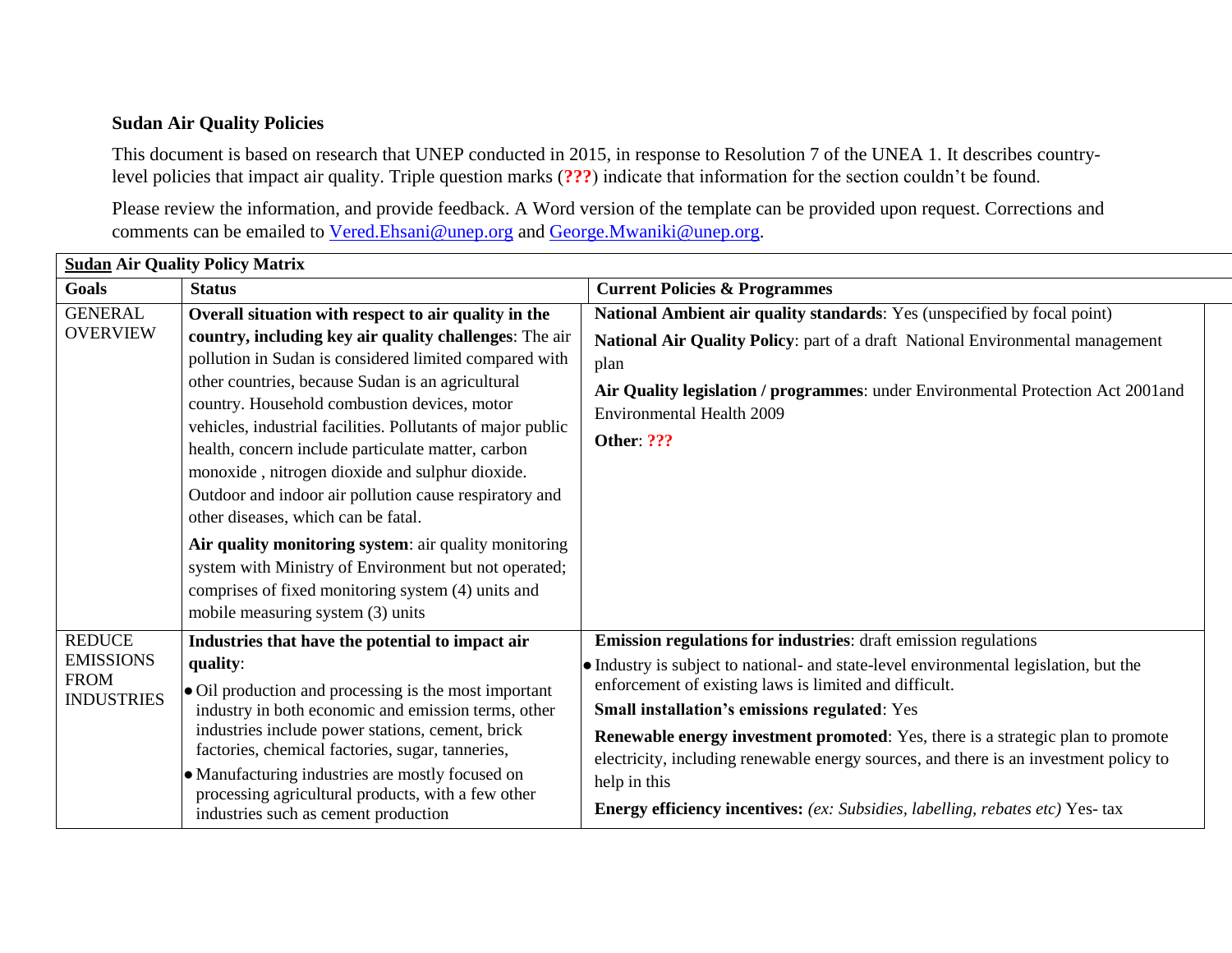|                                                                      | • Cement manufacturing is a dominant source of PM<br>emissions in Sudan<br>• Most other industrial emissions are associated with<br>combustion facilities within the industries, e.g. boilers<br>and standby power generators.                                                                                                                                                                                                                                          | exemptions<br>Incentives for clean production and installation of pollution prevention<br>technologies: No<br>Actions to ensure compliance with regulations: (monitoring, enforcement, fines etc)<br>There are regulations, but these have not been activated                                                                                                                                                                                                                                 |
|----------------------------------------------------------------------|-------------------------------------------------------------------------------------------------------------------------------------------------------------------------------------------------------------------------------------------------------------------------------------------------------------------------------------------------------------------------------------------------------------------------------------------------------------------------|-----------------------------------------------------------------------------------------------------------------------------------------------------------------------------------------------------------------------------------------------------------------------------------------------------------------------------------------------------------------------------------------------------------------------------------------------------------------------------------------------|
|                                                                      | <b>GDP</b> of country: USD 52.5 B in $20131$<br><b>Industries' share of GDP: 33.6%</b>                                                                                                                                                                                                                                                                                                                                                                                  | Other actions at national, sub-national and / or local level to reduce industrial<br><b>emissions:</b> (can include incentives to move industries to less populated areas here) ???                                                                                                                                                                                                                                                                                                           |
|                                                                      | • Electricity sources:                                                                                                                                                                                                                                                                                                                                                                                                                                                  |                                                                                                                                                                                                                                                                                                                                                                                                                                                                                               |
|                                                                      | • 30.7% of the installed electricity generating capacity<br>(2.083million KW in 2010) is generated from fossil<br>fuel; and 66.3% is generated from hydropower and the<br>rest 3% is generated from various renewable sources.                                                                                                                                                                                                                                          |                                                                                                                                                                                                                                                                                                                                                                                                                                                                                               |
|                                                                      | <b>Others</b>                                                                                                                                                                                                                                                                                                                                                                                                                                                           |                                                                                                                                                                                                                                                                                                                                                                                                                                                                                               |
|                                                                      | • Currently no data is available on the impacts of these<br>emissions on human health or the environment.                                                                                                                                                                                                                                                                                                                                                               |                                                                                                                                                                                                                                                                                                                                                                                                                                                                                               |
|                                                                      | • Particulate matter is considered the most important air<br>pollutant in the country                                                                                                                                                                                                                                                                                                                                                                                   |                                                                                                                                                                                                                                                                                                                                                                                                                                                                                               |
|                                                                      | • Growth in industrial emissions is projected to increase<br>in the coming years                                                                                                                                                                                                                                                                                                                                                                                        |                                                                                                                                                                                                                                                                                                                                                                                                                                                                                               |
| <b>REDUCE</b><br><b>EMISSIONS</b><br><b>FROM</b><br><b>TRANSPORT</b> | Key transport-related air quality challenges: (ex:<br>vehicle growth, old fleet, dirty fuel, poor public<br>transport etc)<br>• Transport is the main source of air pollutant in Sudan<br>urban centres<br>• Rapid increase in vehicle numbers in major cities,<br>driven by increased urban population, economic<br>development and urbanization<br>·Old vehicles, poor maintenance and inefficient public<br>transport are factors driving emissions in the transport | Vehicle emission limit: (Euro rating) ???<br>Fuel Sulphur content: (in ppm)<br>• Petrol sulphur content capped at $500$ ppm <sup>3</sup><br>•Diesel sulphur content capped at 350 ppm<br>Fuel Lead content: leaded fuel was phased out in 2002<br>Restriction on used car importation: imported second hand vehicles are illegal,<br>except for immigrants, vintage and racing cars, vehicles adapted for physically<br>disabled, and donated vehicles for welfare organizations <sup>4</sup> |

 1 'Countries of the World - 32 Years of CIA World Fact Books', 2015 <http://www.theodora.com/wfb/#R>. 3 UNEP, 'UNEP - Transport - Partnership for Clean Fuels and Vehicles', 2015 <http://www.unep.org/transport/new/pcfv/> [accessed 28 September 2015].